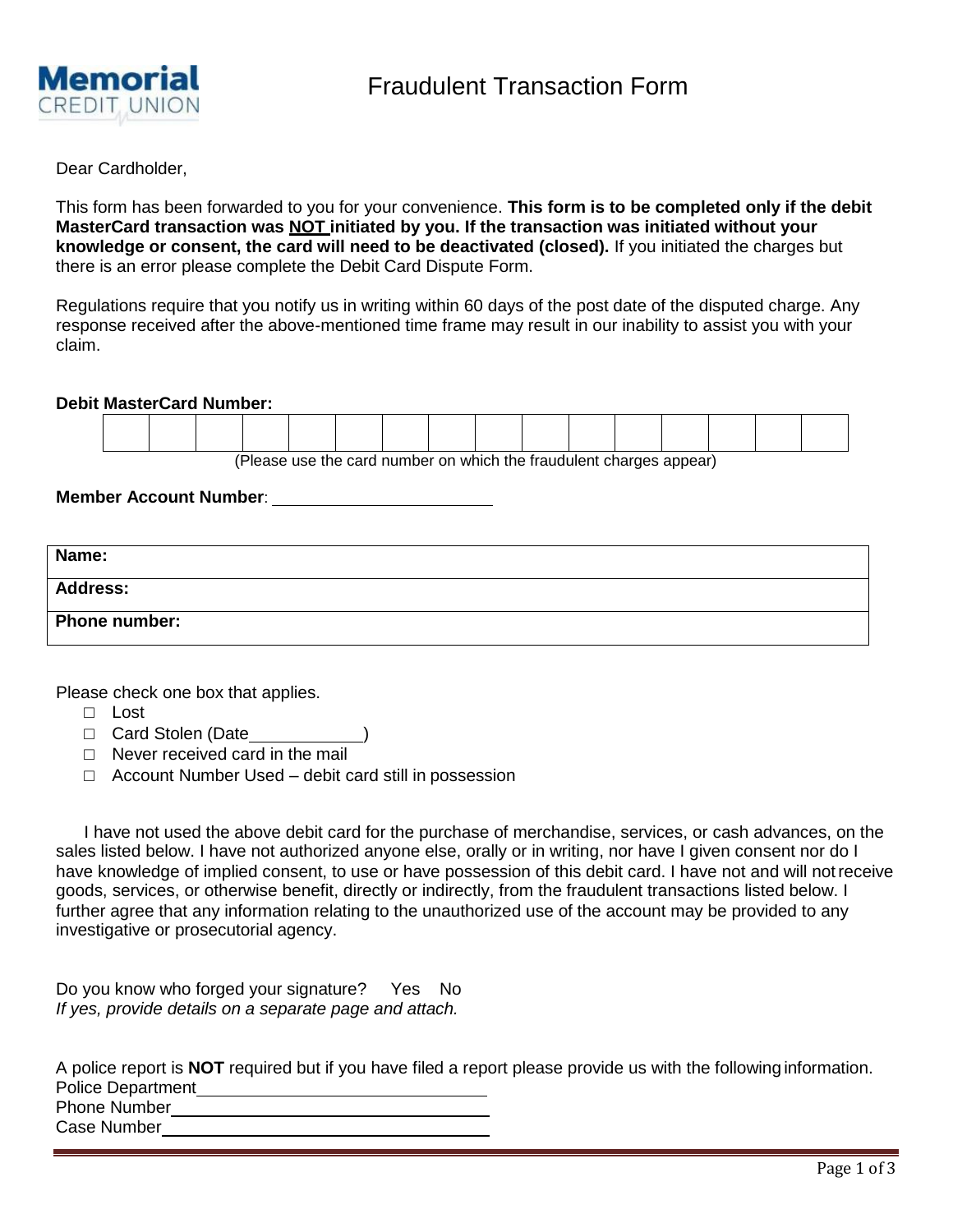## **I have verified the charges made to my account and I dispute the following item(s):**

| <b>Date of Transaction</b> | <b>Posting Date</b> | Amount | <b>Merchant Name</b> |
|----------------------------|---------------------|--------|----------------------|
|                            |                     |        |                      |
|                            |                     |        |                      |
|                            |                     |        |                      |
|                            |                     |        |                      |
|                            |                     |        |                      |
|                            |                     |        |                      |
|                            |                     |        |                      |
|                            |                     |        |                      |
|                            |                     |        |                      |
|                            |                     |        |                      |
|                            |                     |        |                      |
|                            |                     |        |                      |
|                            |                     |        |                      |

Note:

- Charges have to clear the account before you can file a claim.
- Please allow two business days from the receipt of this completed document for us to begin processing.
- Please allow 10 business days for the provisional credit.

By signing below, I understand that if I do not provide the required information/documentation, my claim may be delayed.

| Cardholder Signature | Date |
|----------------------|------|
|                      |      |

Please return completed form and additional documentation to Memorial Credit Union. Fax: 713-778-6320 Mail: Memorial Credit Union

7789 Southwest Freeway Suite 175 Houston, TX 77074

| <b>FSR Use Only:</b>   | <b>Accounting Use Only:</b>     |
|------------------------|---------------------------------|
| Date Accepted<br>HPC   | Branch#                         |
| Card Closed By         | <b>Total of Dispute</b>         |
| CU Fees to be refunded | <b>Provisional Credit Given</b> |